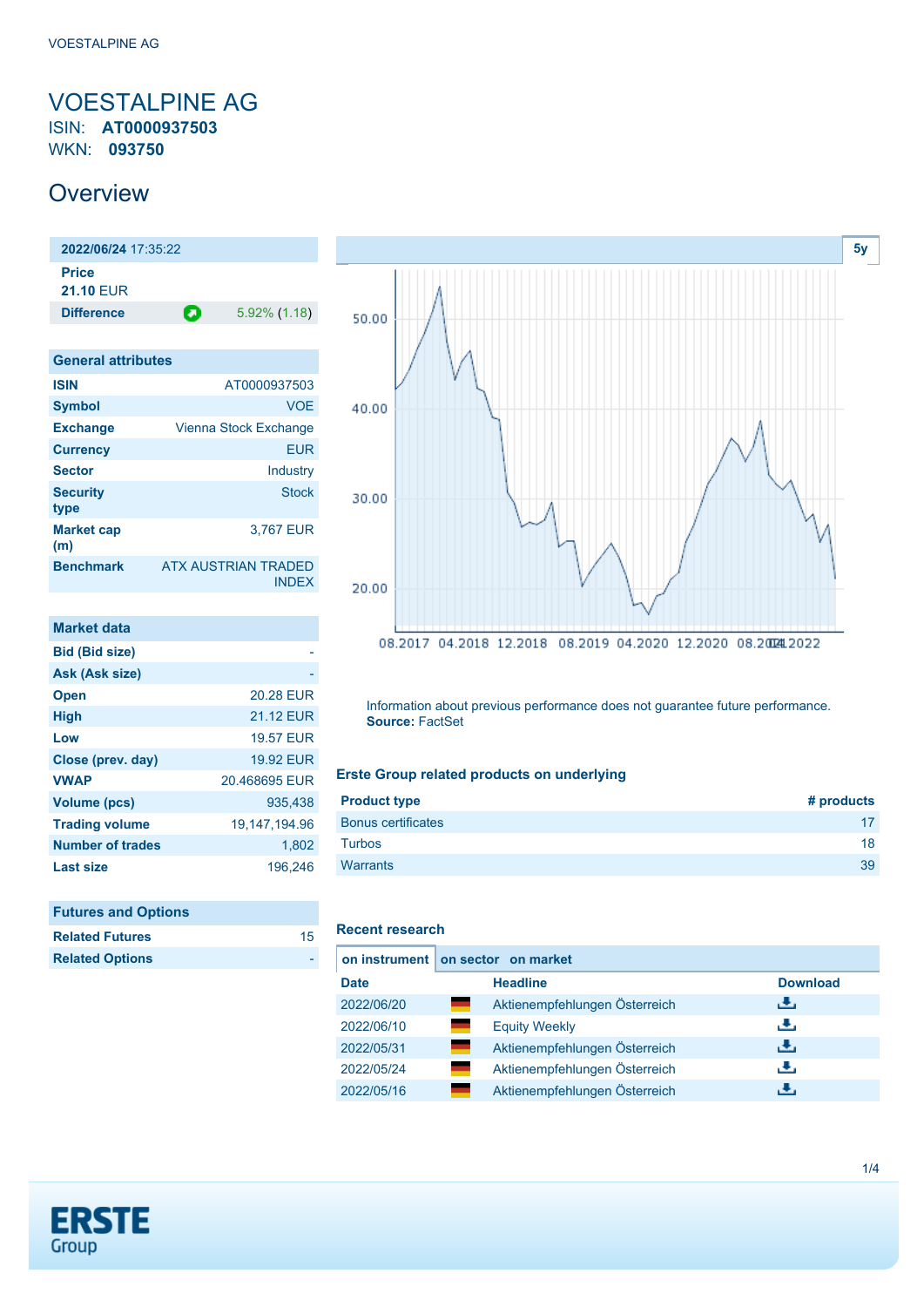## **Details**

**2022/06/24** 17:35:22 **Price**

**21.10** EUR

**Difference** 5.92% (1.18)

| <b>General attributes</b> |                                     |
|---------------------------|-------------------------------------|
| <b>ISIN</b>               | AT0000937503                        |
| <b>Symbol</b>             | <b>VOF</b>                          |
| <b>Exchange</b>           | Vienna Stock Exchange               |
| <b>Currency</b>           | EUR                                 |
| <b>Sector</b>             | Industry                            |
| <b>Security</b><br>type   | Stock                               |
| <b>Market cap</b><br>(m)  | 3.767 EUR                           |
| <b>Benchmark</b>          | ATX AUSTRIAN TRADED<br><b>INDEX</b> |

| <b>Market data</b>      |                  |
|-------------------------|------------------|
| <b>Bid (Bid size)</b>   |                  |
| Ask (Ask size)          |                  |
| <b>Open</b>             | 20.28 EUR        |
| <b>High</b>             | <b>21.12 FUR</b> |
| Low                     | <b>19.57 FUR</b> |
| Close (prev. day)       | <b>19.92 EUR</b> |
| <b>VWAP</b>             | 20.468695 EUR    |
| Volume (pcs)            | 935.438          |
| <b>Trading volume</b>   | 19,147,194.96    |
| <b>Number of trades</b> | 1.802            |
| Last size               | 196.246          |

| <b>Performance and Risk</b> |  |
|-----------------------------|--|
|-----------------------------|--|

|                   | 6m        | 1 <sub>V</sub> | 3v        |
|-------------------|-----------|----------------|-----------|
| <b>Perf</b> (%)   | $-30.56%$ | $-35.89%$      | $-14.45%$ |
| Perf (abs.)       | $-9.64$   | $-12.26$       | $-3.70$   |
| <b>Beta</b>       | 0.96      | 0.97           | 0.91      |
| <b>Volatility</b> | 41.98     | 34.73          | 36.95     |



Information about previous performance does not guarantee future performance. **Source:** FactSet

| <b>Price data</b>                             |                        |
|-----------------------------------------------|------------------------|
| Ø price 5 days $\vert$ Ø volume 5 days (pcs.) | 22.19 EUR (829,723)    |
| Ø price 30 days   Ø volume 30 days (pcs.)     | 25.96 EUR (508,510)    |
| Ø price 100 days   Ø volume 100 days (pcs.)   | 26.86 EUR (456,637)    |
| Ø price 250 days   Ø volume 250 days (pcs.)   | 31.05 EUR (367,238)    |
| <b>YTD High   date</b>                        | 35.28 EUR (2022/01/13) |
| <b>YTD Low   date</b>                         | 19.57 EUR (2022/06/24) |
| 52 Weeks High   date                          | 40.38 EUR (2021/08/13) |
| 52 Weeks Low   date                           | 19.57 EUR (2022/06/24) |

#### **Erste Group related products on underlying**

| <b>Product type</b>       | # products |
|---------------------------|------------|
| <b>Bonus certificates</b> | 17         |
| <b>Turbos</b>             | 18         |
| Warrants                  | 39         |

| All listings for VOESTALPINE AG |             |                   |                            |                                        |                  |
|---------------------------------|-------------|-------------------|----------------------------|----------------------------------------|------------------|
| <b>Exchange</b>                 | <b>Date</b> | <b>Time Price</b> |                            | <b>Trading</b><br>volume (mio.) trades | <b>Number of</b> |
| Xetra                           |             |                   | 2022/ 17:38 21.20 EUR 0.29 |                                        | 53               |

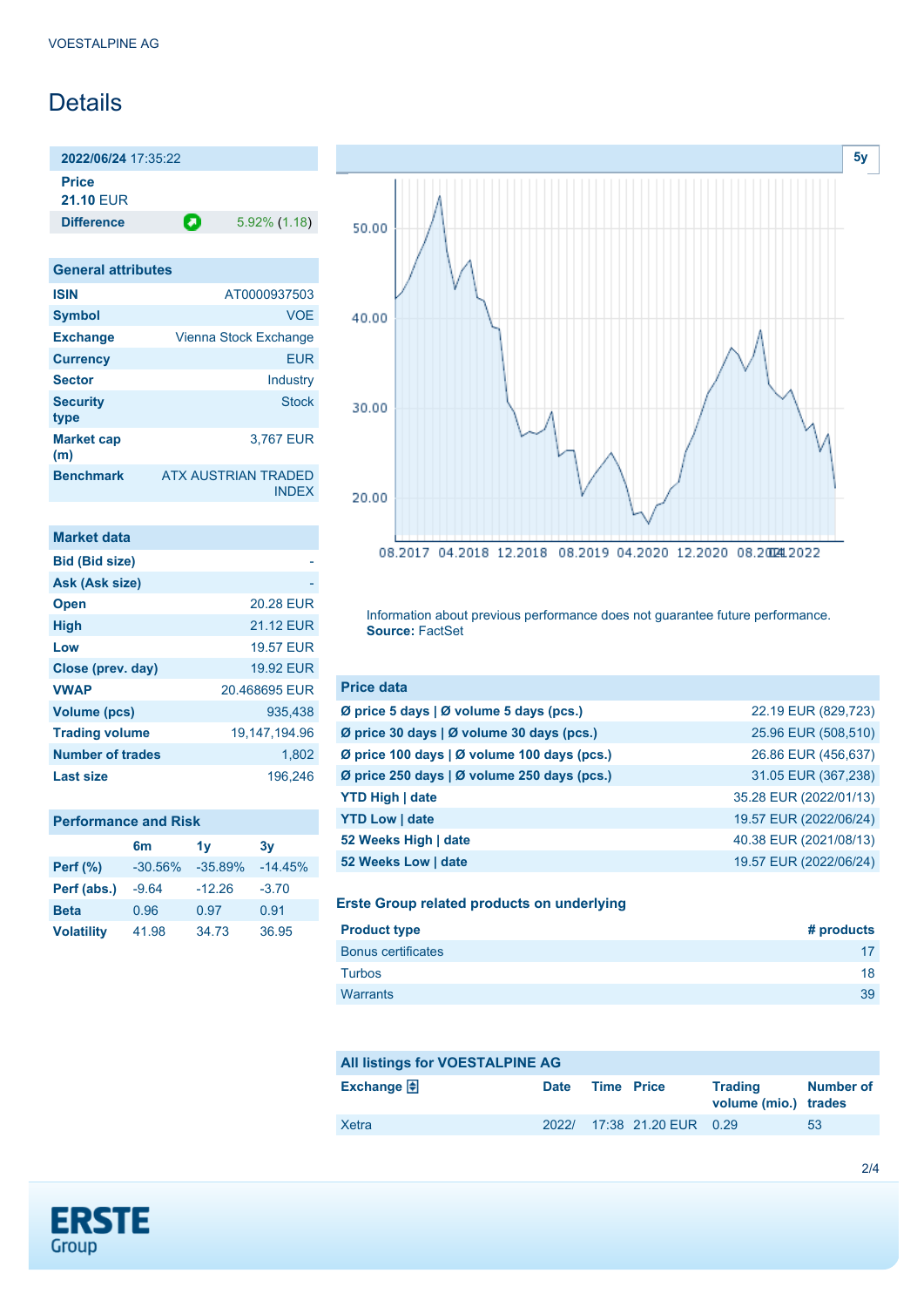|                                                                 | 06/24          |                       |       |              |
|-----------------------------------------------------------------|----------------|-----------------------|-------|--------------|
| Vienna Stock Exchange                                           | 2022/<br>06/24 | 17:35 21.10 EUR       | 19.15 | 1.802        |
| Tradegate                                                       | 2022/<br>06/24 | 22:26 21.86 EUR       | 1.16  | 221          |
| <b>Stuttgart</b>                                                | 2022/<br>06/24 | 16:49 21.02 EUR       | 0.00  | 9            |
| <b>Prague Stock Exchange</b>                                    | 2022/<br>06/23 | 16:18 504.00 CZK 0.01 |       | $\mathbf{1}$ |
| <b>Munich</b>                                                   | 2022/<br>06/24 | 08:04 20.24 EUR       | 0.00  | 1            |
| <b>London Stock Exchange</b><br><b>European Trade Reporting</b> | 2022/<br>06/24 | 17:30 21.08 EUR       | 0.00  | 2            |
| <b>Hanover</b>                                                  | 2022/<br>06/24 | 08:00 19.96 EUR       | 0.00  | 1            |
| Hamburg                                                         | 2022/<br>06/24 | 08:00 19.96 EUR       | 0.00  | 1            |
| Frankfurt                                                       | 2022/<br>06/24 | 21:21 21.86 EUR       | 0.03  | 6            |
| <b>FINRA other OTC Issues</b>                                   | 2022/<br>06/23 | 19:21 21.00 USD       | 0.00  | 1            |
| <b>Duesseldorf</b>                                              | 2022/<br>06/24 | 19:30 21.28 EUR       | 0.00  | 14           |
| <b>Berlin</b>                                                   | 2022/<br>06/24 | 08:04 20.00 EUR       | 0.00  | 1            |